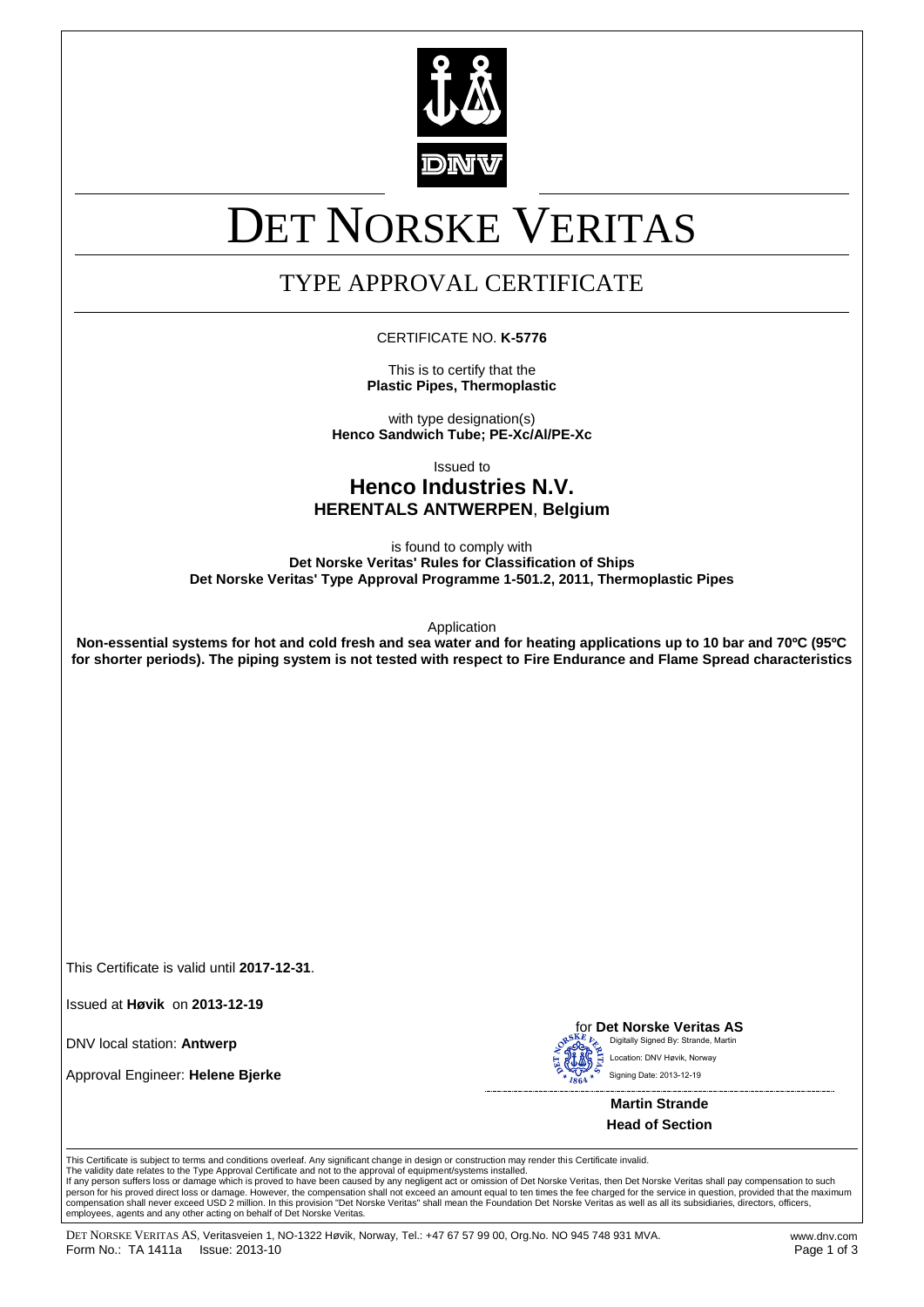## **Product description**

**HENCO SANDWICHTUBE PE-Xc/Al/PE-Xc**; Multi-layered composite pipe:

Crosslinked Polyethylene inner and outer liner, Continuously Butt-welded Aluminium Core Pipe. The different layers are adhesively bonded to each other.

*Legends:* PE-Xc: Polyethylene - Crosslinked Al: Aluminium

#### *Fittings/Couplings:*

Pipes to be joined with HENCO's press and screw joints/fittings made from MS 58 brass (*as per HENCO's pricelist*) or with HENCO's plastic compression joints/fittings made of PVDF (polyvinylidene fluoride).

#### *Dimensions:*

Diameters and wall thicknesses:

| <b>Type</b>                                              | <b>OD</b><br>[mm] | <b>Wall thickness</b><br>[mm] | Wall thickness of the various layers<br>[mm] |     |       |
|----------------------------------------------------------|-------------------|-------------------------------|----------------------------------------------|-----|-------|
|                                                          |                   |                               | Inner                                        | ΑI  | Outer |
| <b>HENCO SANDWICHTUBE</b><br>PE-Xc/Al/PE-Xc<br>PN 10 bar | 16,0              | 2.0                           | 1.0                                          | 0,4 | 0,6   |
|                                                          | 18,0              | 2.0                           | l.O                                          | 0,4 | 0.6   |
|                                                          | 20,0              | 2.0                           | 1.0                                          | 0,4 | 0,6   |
|                                                          | 26,0              | 3,0                           | 1,8                                          | 0,5 | 0,7   |
|                                                          | 32,0              | 3.0                           | 1.3                                          |     |       |

Note: The maximum long-term working pressure is set to 10 bar for all temperatures up to 70ºC (continous service) and is based on the long-term internal tests carried out. A safety factor >1,8 has been applied w.r.t. the submitted regression curves.

# **Application/Limitation**

Non-essential sanitary and drainage systems for hot and cold fresh and seawater, and for heating applications up to 10 bar and 70 °C (95 °C for shorter periods).

The piping system is non-conductive, not for installation in gas hazardous area.

The installation and application of the pipes shall be in accordance with the manufacturer's recommendations.

The Fire Endurance and Flame Spread characteristic of the piping system have not been determined.

The pipes and fittings are not to be used in submerged condition.

#### **Type Approval documentation**

- 1. Previous Type Approval Certificate No. K-4071.
- 2. Type Approval Assessment Report from DNV Antwerp of 2013-12-17.

#### **Tests carried out**

Type Testing carried out in accordance with **Type Approval documentation**.

# **Marking of product**

The piping shall be marked with:

- *Trade name*,
- *Maximum Working Temperature*,
- *Maximum Working Pressure*, and
- *Dimensions*